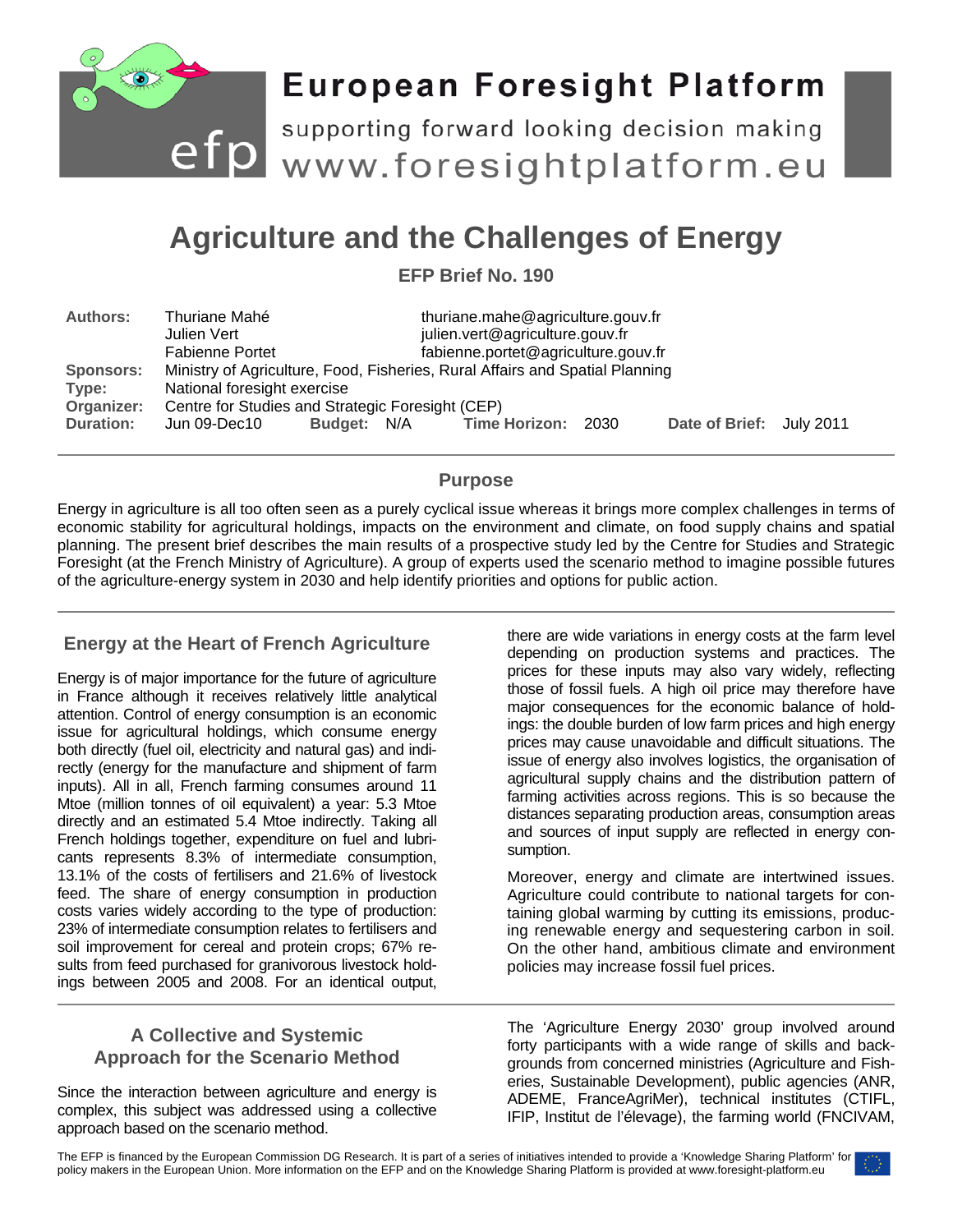FNCUMA, SAF), research bodies (CEMAGREF, INRA), civil society (FNE) and the private sector (Total, ANIA).

This foresight exercise is centred on agriculture. It leaves out both fisheries and forestry, and the agrifood and retail distribution industries are only marginally considered in the exercise. In addition, climate change is only considered for its direct link with energy, that is, greenhouse gas (GHG) emissions caused by direct and indirect energy consumption and renewable energy production. Issues relating to biomaterial and bioproduct production have also been considered in the core analysis. Finally, the analysis restricts itself to mainland France because the French overseas territories have very specific agricultural and energy features of their own.

The choice of time frame to 2030 is a trade-off between the desire to capture cyclical effects and the necessity of working with a manageable, not too distant time scale. Within this basic framework, the Agriculture Energy 2030 group identified five components made up of

## **A Set of Four Scenarios to Highlight Energy Challenges in Agriculture**

**Scenario 1: Regionalisation and frugality to confront the crisis**

A profound energy crisis undermines conventional business models. The international context is tense and focused on protection of domestic markets. Around 2020, the management of public policies is entrusted to a greater extent to regional authorities, which are seen to be closer to the development issues of their territories. By 2030, the agricultural world has changed profoundly and faces a number of external constraints: energy prices at sustained high levels, a budget crisis and loss of legitimacy of the central government, a withdrawal to home regions and a contraction in international trade. Agriculture adapts as a matter of urgency, employing a strategy focused on the local level, accompanied by major institutional reform.

The growing self-sufficiency of production systems inevitably involves input reduction, more extensive livestock farming and diversification. The search for complementarity between crops and livestock or between types of crops across holdings and regions becomes a general reality. By 2030, this transformation is not harmonised across the French territory and there are major regional disparities. Lower levels of specialisation and production lead to a limited export capacity. French farming makes major cuts in its energy consumption (down by 32%). Renewable energy produced on the farm supplies additional income, but its development depends on local potential and dynamics. Extensive use is made of biomethanation and wood-for-energy, but expansion of biofuels is held back by high agricultural prices.

33 variables relevant to explaining the possible futures of the agriculture-energy system.

A study card was created for each variable to set a number of hypotheses as to its future development. This exploratory work was based on the identification of past trends, emerging trends and the main areas of uncertainty to be considered when looking forward into the future. Proceeding very conventionally, these hypotheses were combined for each component to produce microscenarios, which were then combined to generate global scenarios. For greater consistency and to cast a more informative light on the issues surrounding agriculture and energy, the global scenarios were quantified using a model (Climagri) to estimate French farming production, energy consumption and GHG emissions by 2030. These scenarios are not predictions of the future and reflect even less the preferences of the expert group or the French Ministry of Agriculture. They were used as conjectures to alert actors and decision-makers.

**Scenario 2: Twin-track agriculture and energy realism**

Against a backdrop of high energy price volatility and further trade liberalisation, public support for agriculture declines with a refocusing on remuneration for the public goods provided by agriculture. These changes have very different impacts on holdings depending on whether or not they meet local demand for the local supply and provision of public amenities. Two forms of agriculture exist side by side in 2030:

- "Business Farming" (mainly on the plains of the Northern , Western and Central France): these farms manage to be competitive and to position themselves on export markets. Intensification and restructuring result in a highprecision, high-input farming system. Energy use is optimised on these farms as a response to economic drivers. Energy optimisation is benefited by private-sector market supply of technology and counselling services.

- "Multifunctional agriculture": these farms diversify their activity and are remunerated for the environmental services they provide (water, biodiversity, landscape, carbon storage). Their main activities are extensive livestock, organic and mixed crop-livestock farming. Such holdings adopt strategies focused on self-sufficiency and low energy use close to those in Scenario 1.

Overall, there is little change in energy consumption. Renewable energy production expands moderately, with investments being held back by price volatility. Biofuel production is more strongly developed in integrated and innovative industrial sectors.

**Scenario 3: Health-centred agriculture with no major energy constraints**

In 2030, urban consumers are more numerous and more influential. With the backing of the large retail chains, they have succeeded in imposing a major reduction in the use of pesticides by agriculture on grounds of the protection of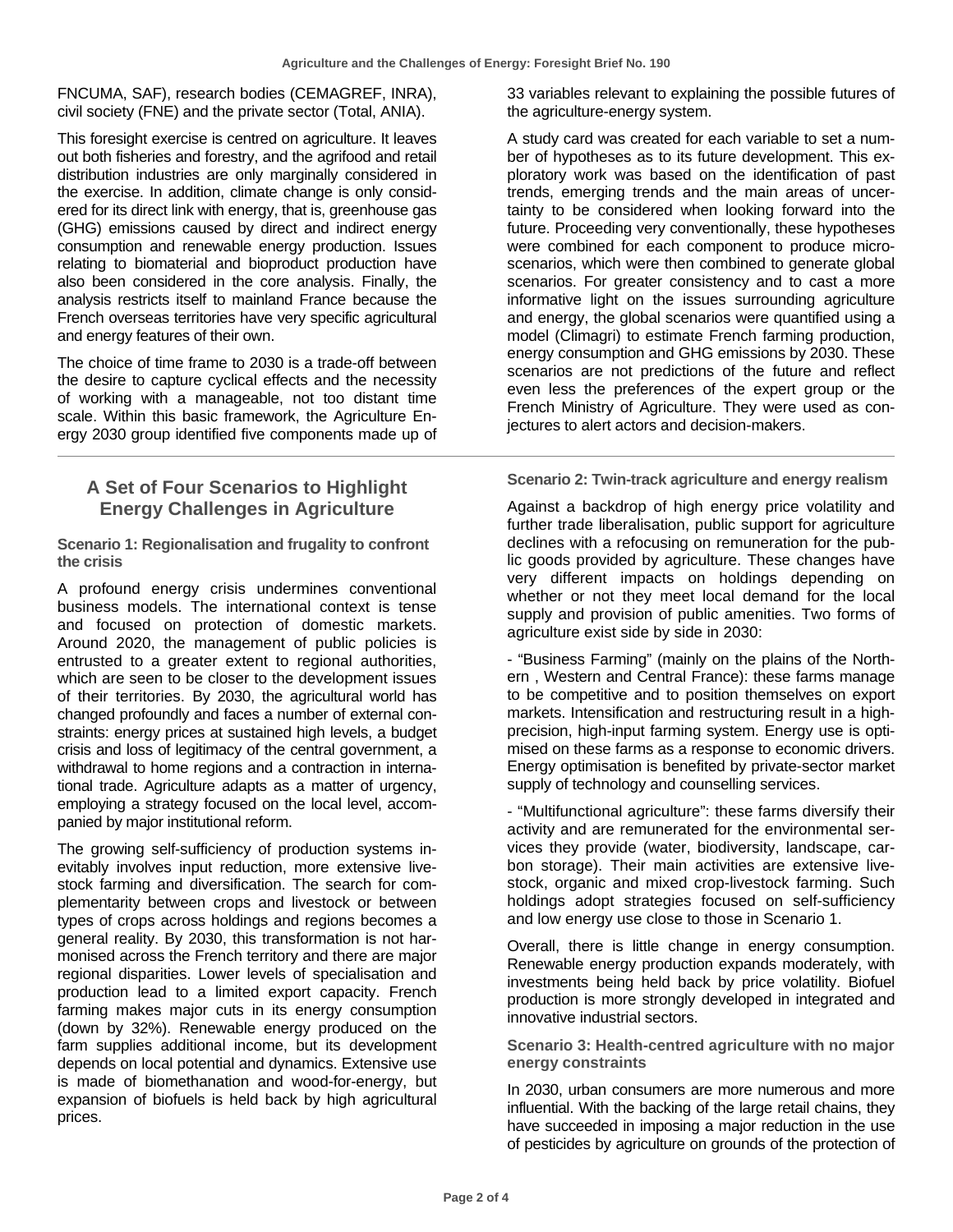human health rather than protection of the environment. In the absence of major energy constraints and strong environmental policies, urban sprawl continues to expand. Agricultural supply chains are shaped by their downstream components, with quality schemes and mandatory specifications becoming highly prescriptive with regard to reduced pesticide use. Producers adjust more or less. Some sectors are negatively affected by this new constraint. The most isolated rural regions experience significant abandonment of agriculture. Conversely, the major cities invest in periurban farming to meet the demand for open spaces and local food supply. A specialised and technically sophisticated agricultural model involving integrated pest management has developed. It aims at high production levels and at abating pesticide use at the same time. In parallel, organic farming develops significantly. The absence of any major constraint in terms of policy or energy pricing results in a slight fall in overall energy consumption since production inputs are partially substituted by efficiency gains in machinery. The production of biofuels expands strongly, driven by the early arrival of second generation technologies.

**Scenario 4: Ecological agriculture and energy savings**

Approaching 2015, the need to make sharp reductions in the environmental impact of human activity leads to

### **Future Requirements for Policy**

The expert group sketched out 'come what may' strategies that can be expected to remain valid in any future context. The use of fertilisers is a core element of energy balance, and the technical means for reducing nitrogen inputs are well known (long crop rotation sequences and diversified crop choices, use of green manure, organic sources of nitrogen and so on). Their general adoption requires awareness-raising and educational efforts directed at the farmers along with networking to support farmers in exchanging experiences. The need for changes may call for the use of strong normative or economic instruments.

*The Agriculture Energy 2030 group has highlighted the advantages of biomethanation, on condition that the digestates are correctly recycled.* The structuring and development of the relevant sector supply chains are major issues. Digestate centrifugation is one of the most promising avenues because it allows an easily transported solid phase rich in nutrients (ammonia, phosphate, potassium) to be isolated, along with a liquid phase that is rich in nitrogen but which must be used in nearby areas (spreading). Official approval for the products obtained in this way could provide a major boost.

Another advantage of biomethanation is the production of renewable energy (electricity and heat). The existing support schemes for the installation of digesters on farms

a consensus both in the developed world and slowly in the emerging countries. European households adapt their consumption patterns out of concern for preservation of the environment and in response to prices that now include the environmental cost of products. The implementation in 2016 of a common EU-US  $CO<sub>2</sub>$  market with border adjustment mechanisms triggers a massive shift towards ecological modernisation. In this context, agriculture evolves toward new production models with smaller environmental impacts; the trend is supported by a reformed agricultural policy. This change, however, is both difficult and gradual. The initial resistance of the farming world delays the behavioural changes. Major mutations in the whole agri-food system are also required. From 2020 on, French agriculture becomes 'ecologically intensive' on the wide cereal-growing plains of the country: for example, crop diversification, general use of nitrogen-fixing crops at the beginning of rotation sequences and no-tillage become common. In hilly and mountainous lands, farmers are paid for environmental services and are encouraged to meet selfsufficiency at the farm (diversified systems based on mixed crop-livestock farming) or across whole regions (complementarity between farms). Biomethanation and renewable energy production are strongly developed.

should be accompanied by biogas purchase prices to offer greater incentives and forward visibility to investors.

*Preference for local supply of protein for animal feed was seen as an advantageous strategy.* The goal is to reduce the transportation of these inputs through onfarm production or local supply and to give preference to protein sources requiring low levels of inputs for their production. Grass-based livestock farming particularly deserves to be encouraged given its self-sufficiency and the numerous amenities it provides. Strategies aimed at expanding the use of grass in livestock farming and introducing legumes into pastures are of interest and should receive appropriate technical assistance.

*Agricultural machinery constitutes a major area for fuel savings and a lever for change, which could be easily used.* Investment in proper adjustment and maintenance of tractors, replacement of machinery and reductions in engine power should receive financial support while giving priority to pooled uses. Elimination of the need to till the soil (notably by means of zero-tillage) could be explored for the reduction of fuel consumption. Extensive effort on training and research is, however, required.

*Innovation in the organisation of the agricultural sector to improve energy balances across production regions is needed.* The group recommends that production systems should be diversified and products traded between holdings. Support would be appropriate for farmers committing to innovative modes of production (e.g., crop-livestock complementarity, organic farming, high environmental value) through proactive policies on land